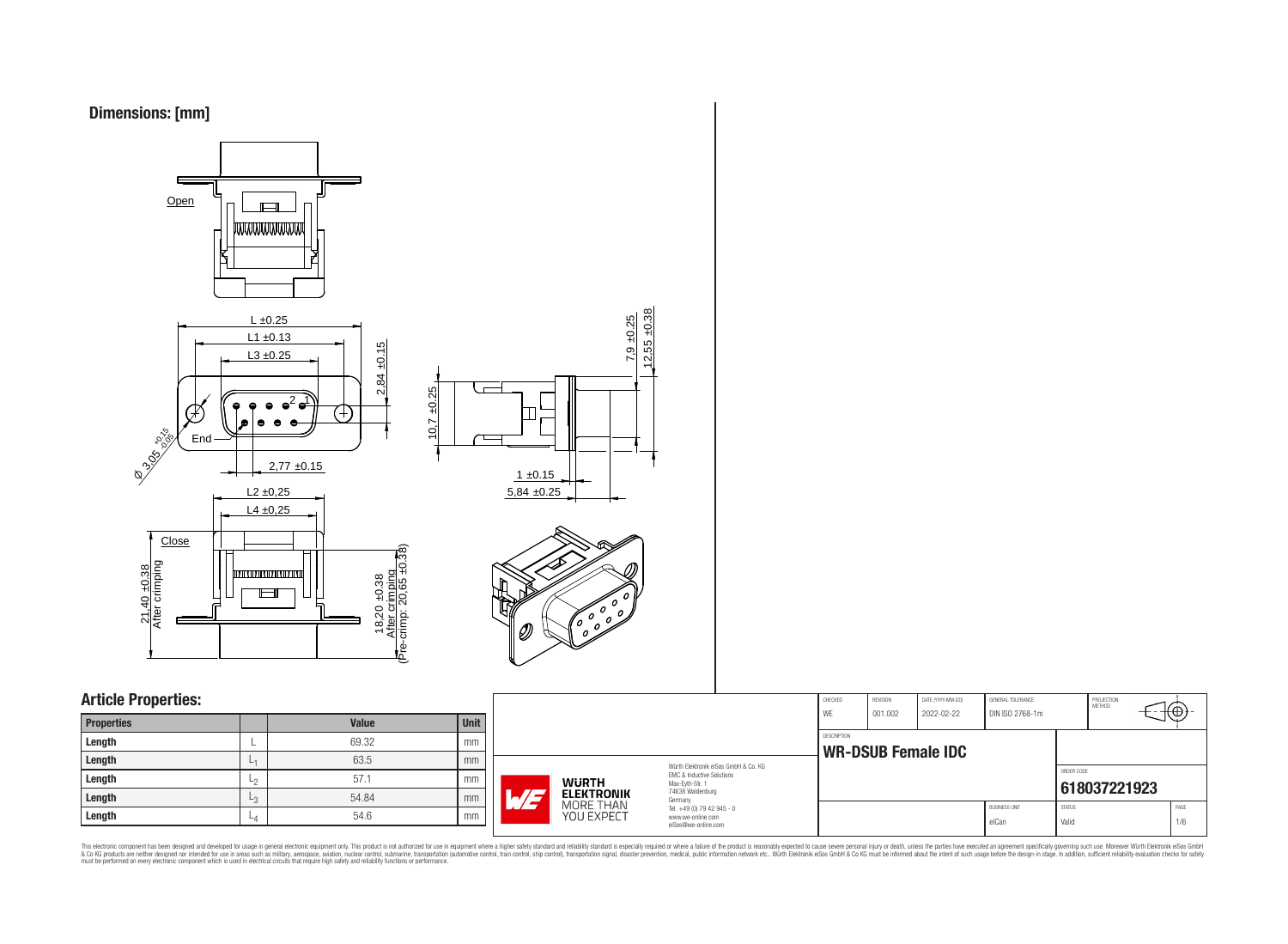# **Article Properties:**

| пвэ |  |
|-----|--|
|     |  |

# **Material Properties:**

| <b>Insulator Material</b>            | PBT            |
|--------------------------------------|----------------|
| <b>Insulator Flammability Rating</b> | UL94 V-0       |
| <b>Contact Material</b>              | Copper Alloy   |
| <b>Contact Plating</b>               | Selective Gold |
| <b>Contact Type</b>                  | Stamped        |

## **General Information:**

**Operating Temperature** -55 up to +105 °C

## **Electrical Properties:**

| <b>Properties</b>            |           | <b>Value</b> | <b>Unit</b> | Tol. |
|------------------------------|-----------|--------------|-------------|------|
| <b>Rated Current</b>         | ΙR        | ↷            | Α           |      |
| <b>Working Voltage</b>       |           | 125          | V(AC)       |      |
| <b>Withstanding Voltage</b>  |           |              | V(AC)       |      |
| <b>Contact Resistance</b>    | R         | 30           | $m\Omega$   | max. |
| <b>Insulation Resistance</b> | $R_{ISO}$ | 5000         | MΩ          | min. |

|                                            |                                                | CHECKED<br>WE      | REVISION<br>001.002 | DATE (YYYY-MM-DD)<br>2022-02-22 | GENERAL TOLERANCE<br>DIN ISO 2768-1m |               | PROJECTION<br>METHOD | ťΨ   |
|--------------------------------------------|------------------------------------------------|--------------------|---------------------|---------------------------------|--------------------------------------|---------------|----------------------|------|
|                                            |                                                | <b>DESCRIPTION</b> |                     |                                 |                                      |               |                      |      |
|                                            | Würth Elektronik eiSos GmbH & Co. KG           |                    |                     | <b>WR-DSUB Female IDC</b>       |                                      |               |                      |      |
|                                            | EMC & Inductive Solutions                      |                    |                     |                                 |                                      | ORDER CODE    |                      |      |
| <b>WURTH</b><br><b>ELEKTRONIK</b><br>W / 2 | Max-Eyth-Str. 1<br>74638 Waldenburg<br>Germany |                    |                     |                                 |                                      |               | 618037221923         |      |
| MORE THAN                                  | Tel. +49 (0) 79 42 945 - 0                     |                    |                     |                                 | <b>BUSINESS UNIT</b>                 | <b>STATUS</b> |                      | PAGE |
| <b>YOU EXPECT</b>                          | www.we-online.com<br>eiSos@we-online.com       |                    |                     |                                 | eiCan                                | Valid         |                      | 2/6  |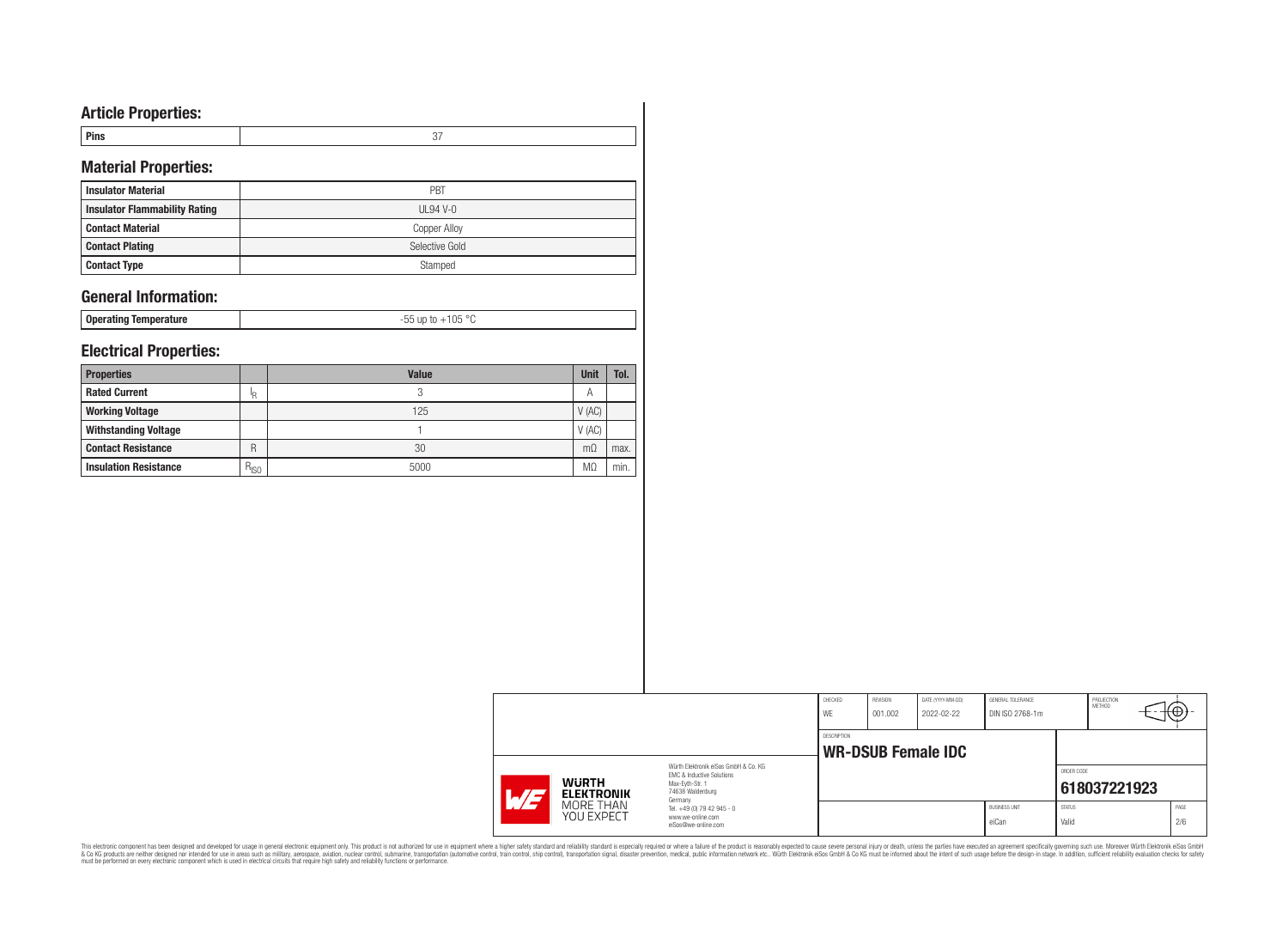



 $L_{\text{TRA}}$  (mm)  $W_{\text{TRA}}$  (mm)  $W_{\text{TRA}}$  (mm)  $W_{\text{TRA}}$  (mm)  $W_{\text{TRA}}$  (mm)  $H_{\text{TRA}}$  (mm)  $H_{\text{HA}}$  (mm)  $W_{\text{TRA}}$ 

| L <sub>TRA</sub> (mm) | $T_{\text{TRA}}$ (mm) | <b>IVA</b><br>$WTRA$ (mm) | $W1_{TRA}$ (mm) | $W2_{TRA}$ (mm) | $H_{\text{TRA}}$ (mm) | $\mathbf{I}$ averaging<br>Unit | <b>Material</b> |
|-----------------------|-----------------------|---------------------------|-----------------|-----------------|-----------------------|--------------------------------|-----------------|
| typ.                  | LV U                  | <b>IVD</b>                | i tvo           | -LVI.           | I tvo                 | $\mathbf{H} \mathbf{A}$        |                 |
| 268                   | 196                   | 300                       | I 230           | 26.2            |                       | 13U                            | Plastic         |
|                       |                       |                           |                 |                 |                       |                                |                 |

|                                         |                                                                              | CHECKED<br>WE | REVISION<br>001.002 | DATE (YYYY-MM-DD)<br>2022-02-22 | GENERAL TOLERANCE<br>DIN ISO 2768-1m |               | PROJECTION<br>METHOD | ťΨ   |
|-----------------------------------------|------------------------------------------------------------------------------|---------------|---------------------|---------------------------------|--------------------------------------|---------------|----------------------|------|
|                                         |                                                                              | DESCRIPTION   |                     |                                 |                                      |               |                      |      |
|                                         |                                                                              |               |                     | WR-DSUB Female IDC              |                                      |               |                      |      |
|                                         | Würth Elektronik eiSos GmbH & Co. KG<br><b>EMC &amp; Inductive Solutions</b> |               |                     |                                 |                                      | ORDER CODE    |                      |      |
| <b>WURTH</b><br>AT<br><b>ELEKTRONIK</b> | Max-Eyth-Str. 1<br>74638 Waldenburg<br>Germany                               |               |                     |                                 |                                      |               | 618037221923         |      |
| MORE THAN                               | Tel. +49 (0) 79 42 945 - 0                                                   |               |                     |                                 | <b>BUSINESS UNIT</b>                 | <b>STATUS</b> |                      | PAGE |
| <b>YOU EXPECT</b>                       | www.we-online.com<br>eiSos@we-online.com                                     |               |                     |                                 | eiCan                                | Valid         |                      | 3/6  |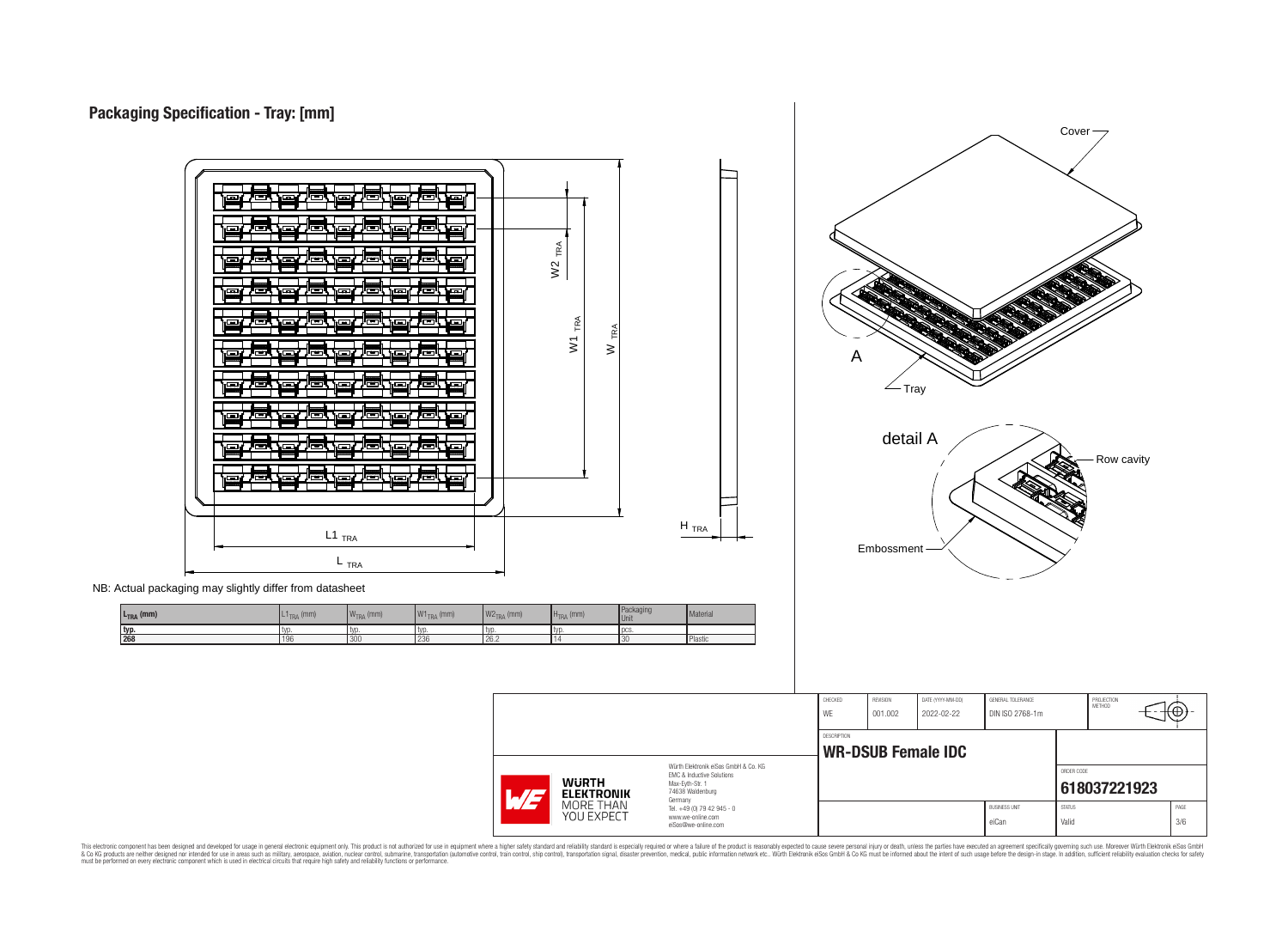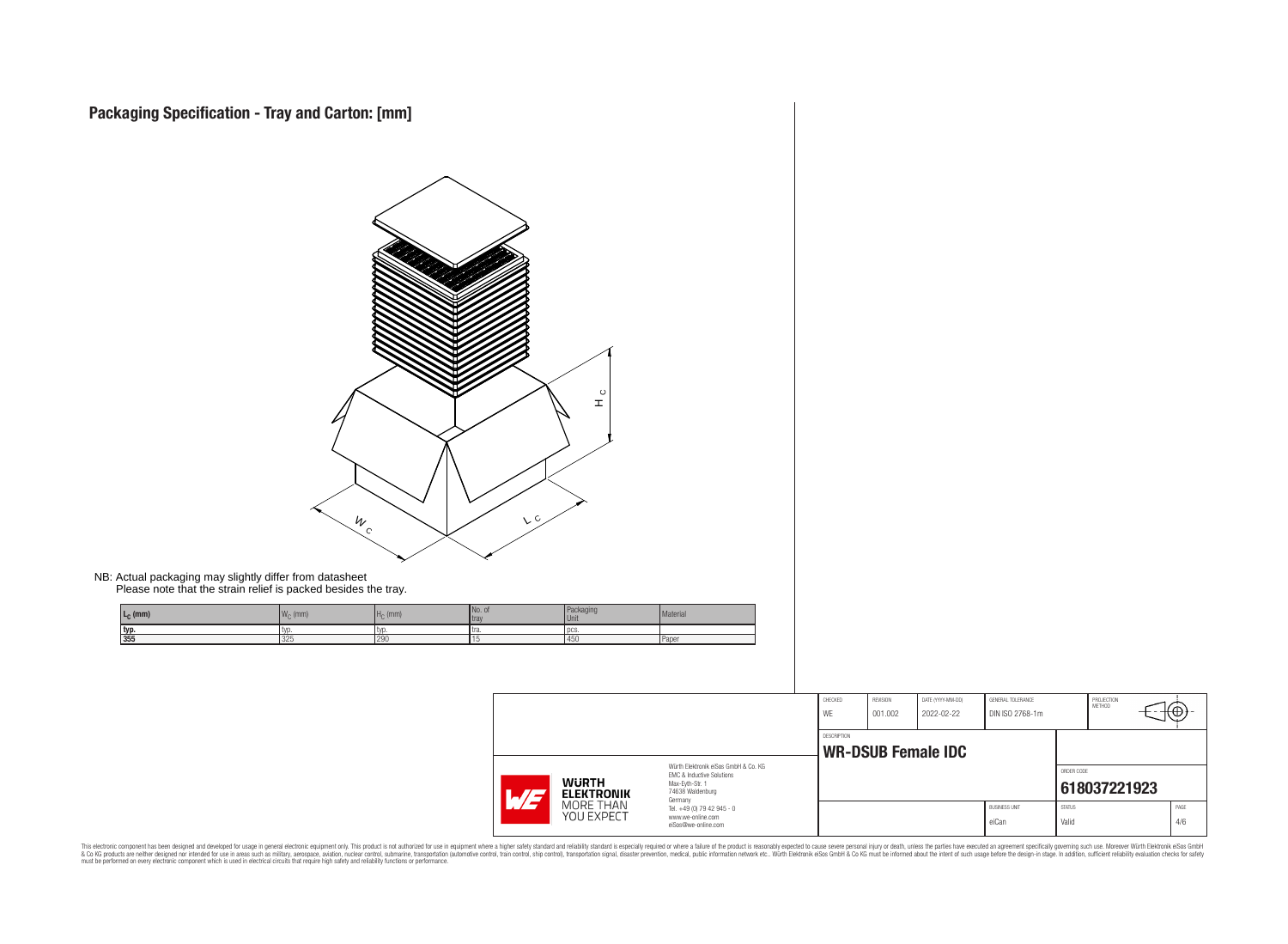# **Cautions and Warnings:**

## **The following conditions apply to all goods within the product series of the Connectors of Würth Elektronik eiSos GmbH & Co. KG:**

#### **General:**

- This mechanical component is designed and manufactured for use in general electronic equipment.
- Würth Elektronik must be asked for written approval (following the PPAP procedure) before incorporating the components into any equipment in fields such as military, aerospace, aviation, nuclear control, submarine, transportation (automotive control, train control, ship control), transportation signal, disaster prevention, medical, public information network, etc. where higher safety and reliability are especially required and/or if there is the possibility of direct damage or human injury.
- Mechanical components that will be used in safety-critical or high-reliability applications, should be pre-evaluated by the customer.
- The mechanical component is designed and manufactured to be used within the datasheet specified values. If the usage and operation conditions specified in the datasheet are not met, the component may be damaged or dissolved.
- Do not drop or impact the components, the component may be damaged.
- Prevent any damage or scratches on the component, especially on the actuator.
- Direct mechanical impact to the product shall be prevented (e.g overlapping of the PCB's).
- Würth Elektronik products are qualified according to international standards, which are listed in each product reliability report. Würth Elektronik does not warrant any customer qualified product characteristics beyond Würth Elektroniks' specifications, for its validity and sustainability over time.
- The responsibility for the applicability of the customer specific products and use in a particular customer design is always within the authority of the customer. All technical specifications for standard products do also apply to customer specific products.
- The mechanical component is designed to be used along with Würth Elektronik counterparts and tools. Würth Elektronik cannot ensure the reliability of these components while being used with other products.

### **Product Specific:**

#### **Soldering:**

- The solder profile must comply with the technical product specifications. All other profiles will void the warranty.
- All other soldering methods are at the customers' own risk.

#### **Cleaning and Washing:**

- Washing agents used during the production to clean the customer application might damage or change the characteristics of the component, body, pins and termination. Washing agents may have a negative effect on the long-term functionality of the product.
- Using a brush during the cleaning process may deform function relevant areas. Therefore, we do not recommend using a brush during the PCB cleaning process.

#### **Potting and Coating:**

• If the product is potted in the customer application, the potting material might shrink or expand during and after hardening. Shrinking could lead to an incomplete seal, allowing contaminants into the components. Expansion could damage the components. We recommend a manual inspection after potting or coating to avoid these effects.

#### **Storage Conditions:**

- A storage of Würth Elektronik products for longer than 12 months is not recommended. Within other effects, the terminals may suffer degradation, resulting in bad solderability. Therefore, all products shall be used within the period of 12 months based on the day of shipment.
- Do not expose the components to direct sunlight.
- The storage conditions in the original packaging are defined according to DIN EN 61760-2.
- The storage conditions stated in the original packaging apply to the storage time and not to the transportation time of the components.

#### **Packaging:**

• The packaging specifications apply only to purchase orders comprising whole packaging units. If the ordered quantity exceeds or is lower than the specified packaging unit, packaging in accordance with the packaging specifications cannot be ensured.

#### **Handling:**

- Do not repeatedly operate the component with excessive force. It may damage or deform the component resulting in malfunction.
- In the case a product requires particular handling precautions, in addition to the general recommendations mentioned here before, these will appear on the product datasheet
- The temperature rise of the component must be taken into consideration. The operating temperature is comprised of ambient temperature and temperature rise of the component.The operating temperature of the component shall not exceed the maximum temperature specified.

These cautions and warnings comply with the state of the scientific and technical knowledge and are believed to be accurate and reliable. However, no responsibility is assumed for inaccuracies or incompleteness.

|                                                                                                                                                                           |                         |                                                                                   | CHECKED<br>WE      | <b>REVISION</b><br>001.002 | DATE (YYYY-MM-DD)<br>2022-02-22 | GENERAL TOLERANCE<br>DIN ISO 2768-1m |                        | PROJECTION<br>METHOD | ₩           |
|---------------------------------------------------------------------------------------------------------------------------------------------------------------------------|-------------------------|-----------------------------------------------------------------------------------|--------------------|----------------------------|---------------------------------|--------------------------------------|------------------------|----------------------|-------------|
|                                                                                                                                                                           |                         |                                                                                   | <b>DESCRIPTION</b> |                            | <b>WR-DSUB Female IDC</b>       |                                      |                        |                      |             |
| Würth Elektronik eiSos GmbH & Co. KG<br>EMC & Inductive Solutions<br><b>WURTH</b><br>Max-Eyth-Str. 1<br>74638 Waldenburg<br><b>ELEKTRONIK</b><br>$\overline{\phantom{0}}$ |                         |                                                                                   |                    |                            |                                 | ORDER CODE                           | 618037221923           |                      |             |
|                                                                                                                                                                           | MORE THAN<br>YOU EXPECT | Germany<br>Tel. +49 (0) 79 42 945 - 0<br>www.we-online.com<br>eiSos@we-online.com |                    |                            |                                 | <b>BUSINESS UNIT</b><br>eiCan        | <b>STATUS</b><br>Valid |                      | PAGE<br>5/6 |

This electronic component has been designed and developed for usage in general electronic equipment only. This product is not authorized for use in equipment where a higher safety standard and reliability standard si espec & Ook product a label and the membed of the seasuch as marked and as which such a membed and the such assume that income in the seasuch and the simulation and the such assume that include to the such a membed and the such